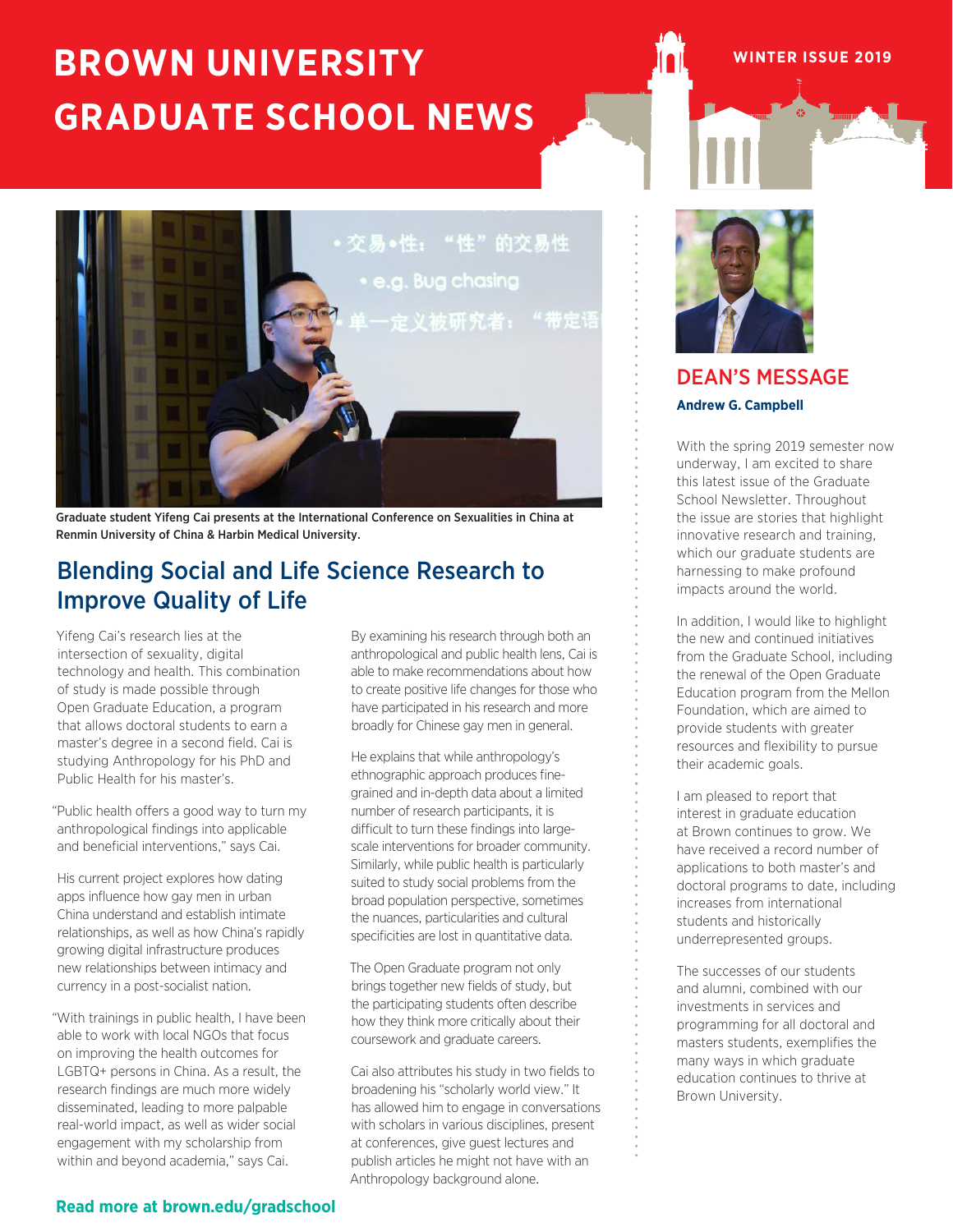# OPPORTUNITIES AND UPDATES

#### Students Sharpen Communication Skills at Effective Performance **Workshops**

The Effective Performance workshop series introduces graduate students to performance values, drawn from improvisational and theatrical techniques.

"Each session focuses on a specific skill. I feel confident that by the end of the sessions I will have new tools I can use to be a more effective communicator both in the classroom and on the page," says participant Stine An, an MFA student in Literary Arts.

Guided by professional actors, students are given the opportunity to explore in a fun and interactive setting how to engage their bodies and voices to communicate

. . . . . . . . . . . . . . . . . . . .



Stine An, MFA student in Literary Arts

in compelling ways, as well as build connections with students in other programs. Spring sessions run January - mid-March. Read more at brown.edu/gradschool/An.

#### Mellon Foundation Renews Support for Open Graduate Education

The Andrew W. Mellon Foundation awarded the Graduate School a \$1.675 million, five-year grant to support the University's Open Graduate Education program. Launched in 2011 with prior support from the Mellon Foundation, the program enables doctoral students to simultaneously complete a master's degree in a different field of study. "We are leading the way in one of the most notable movements in graduate education today: seeking to bridge fields of knowledge and types of inquiry from multiple academic disciplines," said Andrew G. Campbell, Dean of the Graduate School.

#### Dissertation Writing Retreat: January 2019



Students celebrate their accomplishments at the end of the January Dissertation Writing Retreat, which included 25 new and 15 returning participants.

#### Master's Student Focus: Johnny Page, Biotechnology



*Johnny Page is from Storrs, Connecticut. He received his undergraduate degrees in Music and Neuroscience from Brown. While pursuing his 5th-Year Master's, he continues to combine his passion for music and science.*

Overall, this semester has been my most productive to date. I greatly enjoyed my classes and professors: I have learned a tremendous amount and made some interesting discoveries in the Fallon Lab. I am increasingly

interested in how basic research discoveries can lead to life-changing therapies. I am most excited by the field of diagnostics, and I plan on going to medical school in the near future. Beyond this, I participated in MIT's I-Corps program for a new blood testing technology. I also started a project at the Alpert Medical School combining music and medicine. I feel there is tremendous synergy among these fields. Read more at brown.edu/gradschool/Page.

#### English Language Support Workshops: Spring 2019

The Sheridan Center for Teaching and Learning offers a series of workshops during the spring semester. Brown Bag News is a weekly conversation group for discussions about U.S. culture, idiomatic language and English vocabulary. The Academic Speaking and Academic Writing workshops help participants to speak clearly and confidently and write clearly and effectively when using English for academic purposes.

- Brown Bag News: Mondays Feb.- April, 12-1 pm, Sciences Library 520
- Academic Speaking: Wednesdays Feb. 6 – March 6, 3:30-4:30 pm, Sciences Library 520
- Academic Writing: Fridays, 9:30- 11:30 am, Sciences Library, 720, Feb. 1 & 15, March 1 & 15

For more information, email englishsupport@brown.edu.

#### Graduate Student Grievance Procedures Updated

Changes to the Graduate Student Grievance Procedures, found in the Faculty Rules and Regulations were unanimously approved in the fall. The revised policy was developed by a working group comprised of faculty, staff and graduate students. Important highlights of the policy include:

- explicit time frames for responses to grievances
- student involvement in the adjudication of grievances
- clear distinctions between informal efforts and the formal grievance process
- no requirement for students to attempt to resolve the complaint directly with the respondent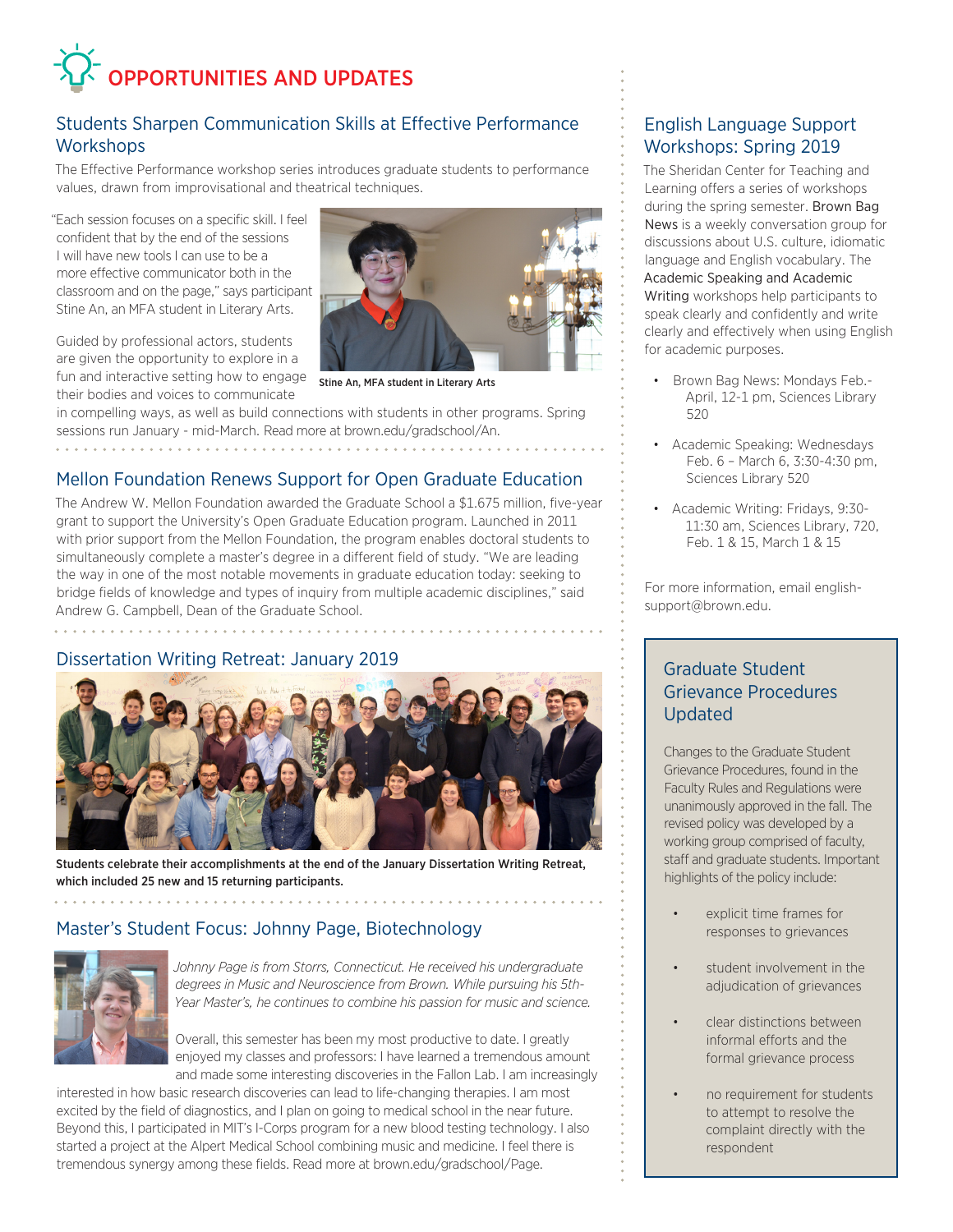

#### Partner Profile: Joseph Meisel, University Librarian

*Joseph Meisel, a higher education leader, historian and humanities scholar was appointed in October 2018 as the Joukowsky Family University Librarian at Brown. He previously served as the Deputy Provost for eight years. Hear his thoughts on the new role and ways to enhance current and future services for graduate students.*



The role definitely still feels new, and I'm learning a tremendous amount on a daily basis. Although I've been closely involved with

libraries and collecting institutions throughout my work as a historian and career in higher education administration, it's a very different thing to be overseeing every aspect of one of these essential and highly complex institutions.

Creating the best possible opportunities for the next generation of scholars and professionals to advance their fields is something I care about deeply. As University Librarian, I think graduate students are a vital constituency. *Building on Distinction* and, more recently, the University's accreditation review are very clear that Brown's ability to achieve its ambitions is strongly tied to the strength of its graduate programs.

Right now, the Library leadership and I are in the process of analyzing the results of the recent Library Graduate and Medical Student Survey and look forward to learning what the respondents identify as the key areas where we could be doing more and where we are meeting expectations.

I'm particularly interested in how the Library can play a more direct role in supporting graduate training through a stronger and more intentional connection between the disciplinary training that graduate programs provide and the Library staff's considerable expertise in a broad array of scholarly tools, methods and skills. I'd also like to see more graduate fellowship and proctorship opportunities in the Library, both to advance students' own research and cultivate important scholarly skills that may be beneficial for their careers.

I've been learning more about the particular needs of master's students in relation to library services. They can be quite different from those of doctoral students, so it's really important that we are positioned to support this growing category in more effective ways. Read more at brown.edu/gradschool/Meisel.

#### Featured Alum: Robert Thorn '18 PhD



*Robert (Bobby) Thorn is a recent graduate of the Molecular Biology, Cell Biology and Biochemistry (MCB) program. He is now working at Collaborative Drug Discovery and reflects on his current work and the skills he developed as a graduate student.*

#### **On how his idea of a PhD changed while at Brown**

When I joined the MCB program, I was convinced that I was going to follow the traditional role of academia – finish graduate school, complete a postdoc (or two) and then search for a tenure-track

position. By about my third or fourth year I was about 50:50 on that idea versus trying to get a job in industry. By the time I defended, my plans had changed. As I went through graduate school, I did not get the same excitement from benchwork as I

once had. I found my passion in teaching and discussing science.

#### **On his current work**

Collaborative Drug Discovery (CDD) offers a drug discovery and data management software called CDD Vault that aims to make drug discovery more efficient and streamlined and to allow scientists to more easily collaborate. The platform is fully webbased so it allows one user to upload and manage raw data and then another user to easily view the data within the vault. It is super exciting to be a part of a company with such a great vision. Read more at brown.edu/gradschool/Thorn.

## Awards

#### Faet Wins Top Poetry Prize

Berta García Faet, a PhD candidate in Hispanic Studies, was awarded the Premio de Poesía Joven Miguel Hernández,



Spain's top poetry prize for poets under 31. García Faet received the award for her work "Los salmos fosforitos" ("Fluorescent Psalms").

#### Almeida Earns Fulbright-Hays



Thamyris Almeida, a doctoral History student has been awarded the Fulbright-Hays Doctoral **Dissertation** Research Abroad

Award to continue her field research in São Paulo, Brazil.

#### LoVette Wins Chamberlain Award

This year's Chamberlain Dissertation Award recipient is Ashleigh

LoVette, a PhD candidate in Behavioral and Social Health Sciences. The award commemorates Dr. Mariam



Chamberlain, who shaped a legacy of leaders to advance women's issues in the realms of social justice.

#### Carroll Receives POD Network Award

Charlie Carroll, PhD student in History, recently won the Professional and



**Organizational** Development Network (POD) Career Development Award. The award was granted by the

graduate and postdoc subcommittee to support his travel to their annual fall conference.